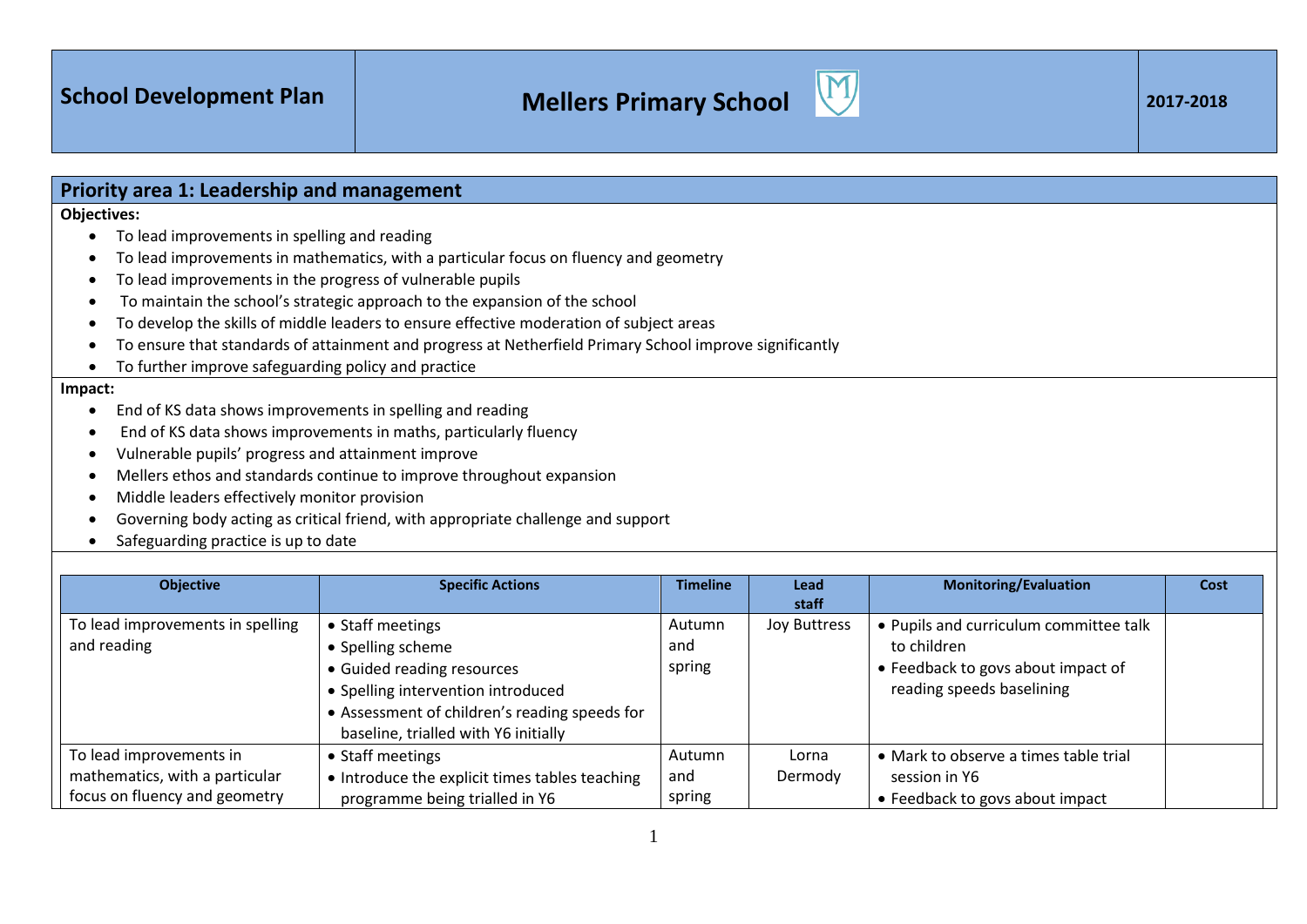|                                                                                                                  | • Purchase online package for development of<br>fluency                                                                                                                                                                                                                                                 |                                           |                                                                                          |                                                                                                                                                        |  |
|------------------------------------------------------------------------------------------------------------------|---------------------------------------------------------------------------------------------------------------------------------------------------------------------------------------------------------------------------------------------------------------------------------------------------------|-------------------------------------------|------------------------------------------------------------------------------------------|--------------------------------------------------------------------------------------------------------------------------------------------------------|--|
| To lead improvements in the<br>progress of vulnerable pupils                                                     | • identify and analyse the data for those<br>children in F2 last year that didn't achieve<br>GLD, and were not PP<br>• identify the progress of key pupils through<br>pupil progress meetings<br>• use internal data to match the correct<br>intervention to the pupil, and measure the<br>impact of it | Spring                                    | Sarah Elliott                                                                            | • present to pupil progress committee                                                                                                                  |  |
| To maintain the school's strategic<br>approach to the expansion of the<br>school                                 | • interrogate the data for the new double<br>cohorts and identify any future trends<br>• talent spotting and identification of future<br>middle leaders and governing body<br>members                                                                                                                   | Autumn                                    | <b>SLT</b>                                                                               | • Governing body meetings<br>• Appraisal process<br>· Data analysis, pupil progress meetings<br>• Staff turnover resent to pupil<br>progress committee |  |
| To develop the skills of middle<br>leaders to ensure effective<br>moderation of subject areas                    | • Laura to coach and train middle leaders<br>· Fortnightly 'book looks'                                                                                                                                                                                                                                 | Spring                                    | <b>SLT</b>                                                                               | • Governing body meetings<br>• Pupil progress meetings<br>• Monitoring and evaluation                                                                  |  |
| To ensure that standards of<br>attainment and progress at<br>Netherfield Primary School<br>improve significantly | Support the school to:<br>• Improve end of key stage data, particularly<br>KS <sub>2</sub><br>• Build capacity of the school to lead the<br>improvements that need to be made<br>• Improve the quality of teaching and learning<br>• Improve attendance and punctuality                                 | Autumn<br>17<br>Spring 18<br>Summer<br>18 | <b>SLT</b>                                                                               | • Netherfield govs<br>• Meetings with HT and DHT                                                                                                       |  |
| To further improve safeguarding<br>policy and practice                                                           | • Review chronology writing and start<br>chronologies for all concerns<br>• Review protocol for concern forms and<br>record keeping with key staff<br>• Monthly meetings<br>• Separate meetings for key DSL staff                                                                                       | Autumn                                    | Amanda<br>Dawson<br>Senga Cannop<br>Michelle<br><b>Bramley</b><br>Marjolein<br>Roerhorst | • Safeguarding meetings<br>• DSL network                                                                                                               |  |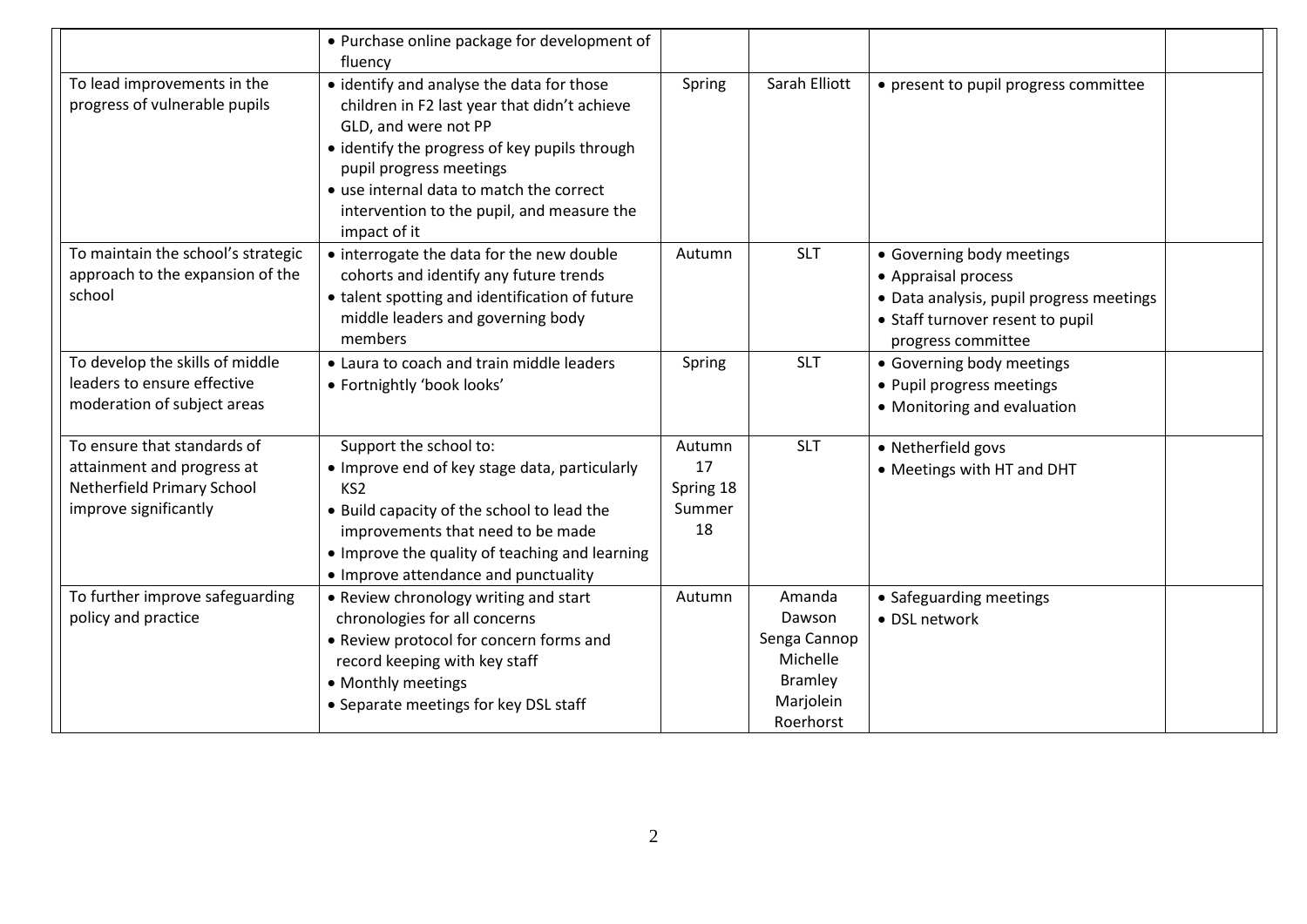## **Priority area 2: Personal development, behaviour and welfare**

#### **Objectives:**

- To further decrease persistent absenteeism from 6 pupils to 3
- To continue year on year improvements in pupil attendance
- To maintain the Mellers ethos (the Mellers Way) through behaviour and attitudes, with school having expanded and building work completed
- To further improve online safety
- To ensure the PSHE curriculum supports pupils' emotional health and wellbeing
- To ensure compliance through major safeguarding initiatives

#### **Impact:**

- Persistent absenteeism reduced to 3 children
- Overall attendance improved to 97%
- Mellers Way consistent throughout school
- Pupils are empowered to protect themselves online
- PSHE curriculum supports wellbeing
- School is safeguarding compliant

## **Attendance and punctuality objectives**

|                                 | 2018 | 2019  |
|---------------------------------|------|-------|
| <b>Attendance</b>               | 97%  | 97.5% |
| <b>Punctuality</b>              | 99%  | 99.5% |
| Persistent absentees (number of | 3    |       |
| children less than 90%)         |      |       |

| <b>Objective</b>                 | <b>Specific Actions</b>                      | <b>Timeline</b> | Lead         | <b>Monitoring/Evaluation</b>           | Cost |
|----------------------------------|----------------------------------------------|-----------------|--------------|----------------------------------------|------|
|                                  |                                              |                 | staff        |                                        |      |
| To further decrease persistent   | • Monitor registers for missing marks and    | Weekly          | Laura Patel  | • Head teachers report to Governors    |      |
| absenteeism                      | unexplained absence                          |                 | Senga Cannop | • Feedback to Governor's committees    |      |
| To continue year on year         | • Tighten system of parents evidencing       | Autumn          | Paulette     | • Feedback to / from staff and parents |      |
| improvements in pupil attendance | appointments                                 | $1.1\,$         | Gdaniec      | • Feedback from Education Welfare      |      |
|                                  | • Adhere to new LA policy on penalty notices |                 |              | Service                                |      |
|                                  | • Refer persistent absentees to Education    |                 |              | • Data analysis                        |      |
|                                  | <b>Welfare Service</b>                       |                 |              |                                        |      |
|                                  | • Monitor attendance data for identification |                 |              |                                        |      |
|                                  | of persistent absentees, patterns of         | Monthly         |              |                                        |      |
|                                  | absence and lateness                         |                 |              |                                        |      |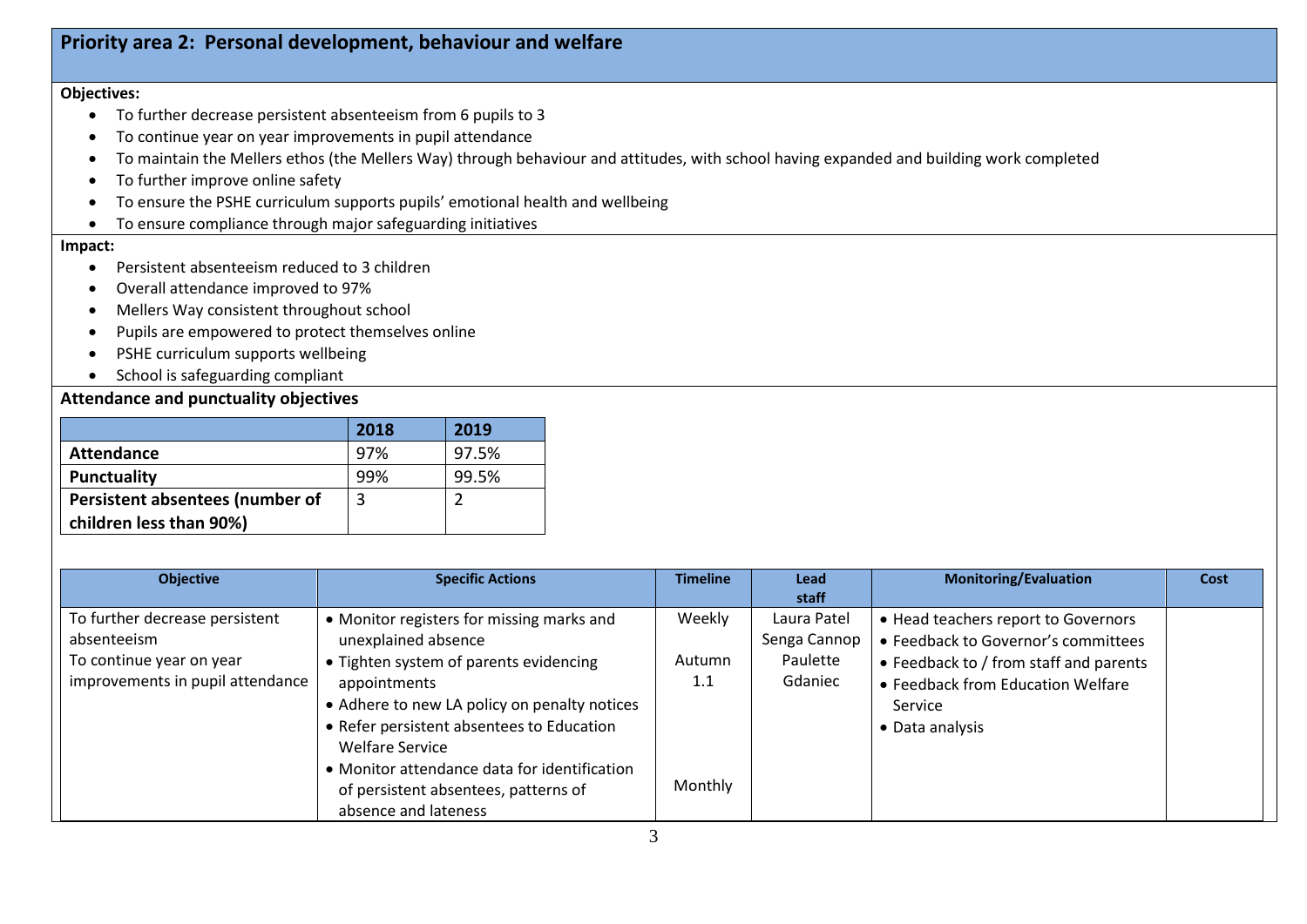| To maintain the Mellers ethos<br>(the Mellers' Way) through<br>behaviour and attitudes, with<br>school having expanded and<br>building work completed | • Revise reward system for attendance and<br>punctuality<br>• Share information on attendance with<br>parents and families<br>• Establish use of class names not year groups<br>throughout school<br>• Ensure all reading cafes and open<br>classrooms take place<br>• CPD/twilight sessions focus on ethos and<br>well being<br>• Develop children's voice as school continues<br>to expand<br>• Revise and promote curriculum statement<br>and school aims<br>• Review and ascertain Code of Conduct<br>• Maintain high quality learning<br>environments, including outdoors | Autumn<br>1.1<br>Autumn<br>1.2<br>Autumn 17<br>spring 18<br>summer 18 | <b>SLT</b><br>All staff                  | • Head teachers report to Governors<br>• Feedback to / from staff, parents and<br>children<br>• Outcomes of CPD<br>• Learning walks |  |
|-------------------------------------------------------------------------------------------------------------------------------------------------------|--------------------------------------------------------------------------------------------------------------------------------------------------------------------------------------------------------------------------------------------------------------------------------------------------------------------------------------------------------------------------------------------------------------------------------------------------------------------------------------------------------------------------------------------------------------------------------|-----------------------------------------------------------------------|------------------------------------------|-------------------------------------------------------------------------------------------------------------------------------------|--|
| To further improve online safety                                                                                                                      | • Further develop coaching and induction<br>capacity and programmes<br>• Review of online internet training for staff,<br>pupils and parents<br>• Parent workshops<br>• Internet safety week<br>• Termly internet safety sessions for all<br>classes                                                                                                                                                                                                                                                                                                                           | Spring                                                                | Jo Kervick<br>All staff                  | • Governing body meetings<br>• Feedback from parents<br>• Staff meetings                                                            |  |
| To ensure the PSHE curriculum<br>supports pupils' emotional health<br>and wellbeing                                                                   | • Review of PSHE teaching<br>• Lesson observations<br>• Review of policy                                                                                                                                                                                                                                                                                                                                                                                                                                                                                                       | Spring                                                                | Marjolein<br>Roerhorst<br>Shailey Sokoli | • Governing body meetings<br>· Governors' monitoring                                                                                |  |
| To ensure compliance through<br>major safeguarding initiatives                                                                                        | • DSL network<br>• Training for key people<br>• Refer to Safeguarding children e-academy<br>and Safeguarding Children Board<br>• Compliant staff training                                                                                                                                                                                                                                                                                                                                                                                                                      | Spring                                                                | All staff                                | · Governors' monitoring<br>• Safeguarding team meetings                                                                             |  |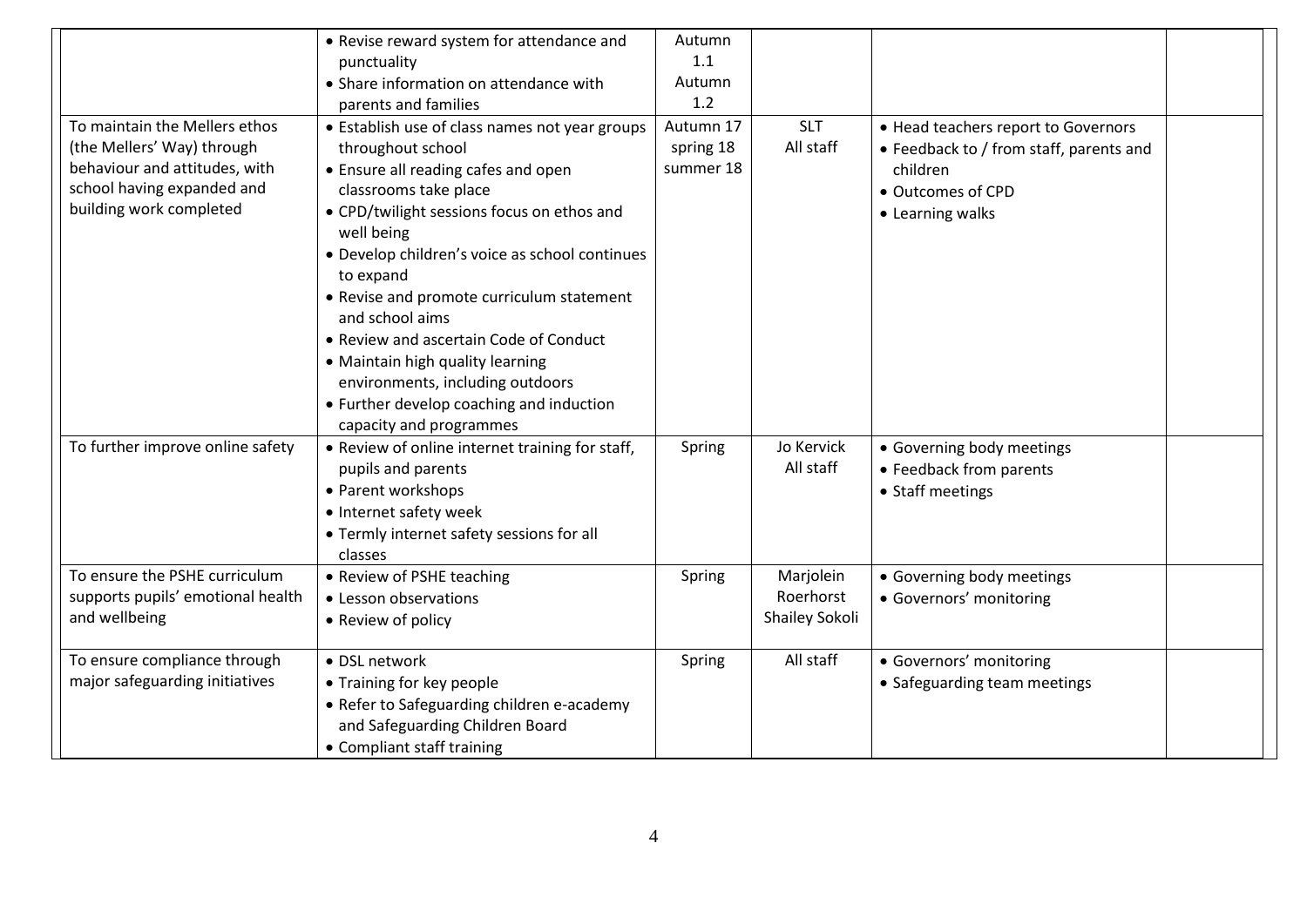# **Priority area 3: Quality of teaching, learning and assessment**

### **Objectives:**

- To ensure that all teaching is good or better
- To further develop improvements in the quality of teaching through peer coaching and support
- To ensure that the Mellers curriculum meets the needs of all pupils

### **Impact:**

- Teaching at Mellers is at least good throughout school
- The curriculum is exciting and inspires all children to achieve their potential

| <b>Objective</b>                                                                                   | <b>Specific Actions</b>                                                                                                                                                                                                                                                                                                                  | <b>Timeline</b>        | Lead<br>staff                                      | <b>Monitoring/Evaluation</b>                                                                                                                                                                                                                            | Cost |
|----------------------------------------------------------------------------------------------------|------------------------------------------------------------------------------------------------------------------------------------------------------------------------------------------------------------------------------------------------------------------------------------------------------------------------------------------|------------------------|----------------------------------------------------|---------------------------------------------------------------------------------------------------------------------------------------------------------------------------------------------------------------------------------------------------------|------|
| To ensure that all teaching is good<br>or better                                                   | • To further develop the teaching research<br>groups<br>• CPD to launch the year<br>• Lesson study<br>• Measure impact of teacher research groups<br>using data<br>• Each group looks at a different theme:<br>Verbal feedback and praise<br>$\circ$<br>Parents<br>$\circ$<br>Attachment<br>$\circ$<br>Vocabulary development<br>$\circ$ | Autumn                 | Laura Patel<br><b>SLT</b>                          | • Each group baselines and measures<br>against intended outcomes<br>• HT report to govs<br>• Teach meets with govs present<br>• Blogs for govs to access<br>• Whole school monitoring day with<br>Carol Norman and Sarah Fielding in<br>the spring term |      |
| To further develop improvements<br>in the quality of teaching through<br>peer coaching and support | • Embed NQT+1 programme in school with<br>focus on peer coaching and mentoring<br>• Ensure that the newly established F1 team<br>is supported, coached and mentored to<br>ensure continuity                                                                                                                                              | Throughout<br>the year | Jo Kervick<br>Amy Lightfoot<br>and Romy<br>Waldrom | • Appraisal system<br>• Feedback to govs - Anne Peach as<br><b>EYFS</b> governor                                                                                                                                                                        |      |
| To ensure that the Mellers<br>curriculum meets the needs of all<br>pupils                          | • School council consultation about<br>how/whether the curriculum meets their<br>needs and inspires them to learn<br>• Ensure the curriculum is current and<br>relevant<br>• Ensure whole school planning meetings<br>reflect the outcomes of the children's<br>wants/needs re the curriculum                                            | Autumn                 | All staff<br>Shailey and<br>school council         | • Present to pupils and curriculum<br>committee<br>• Work scrutiny                                                                                                                                                                                      |      |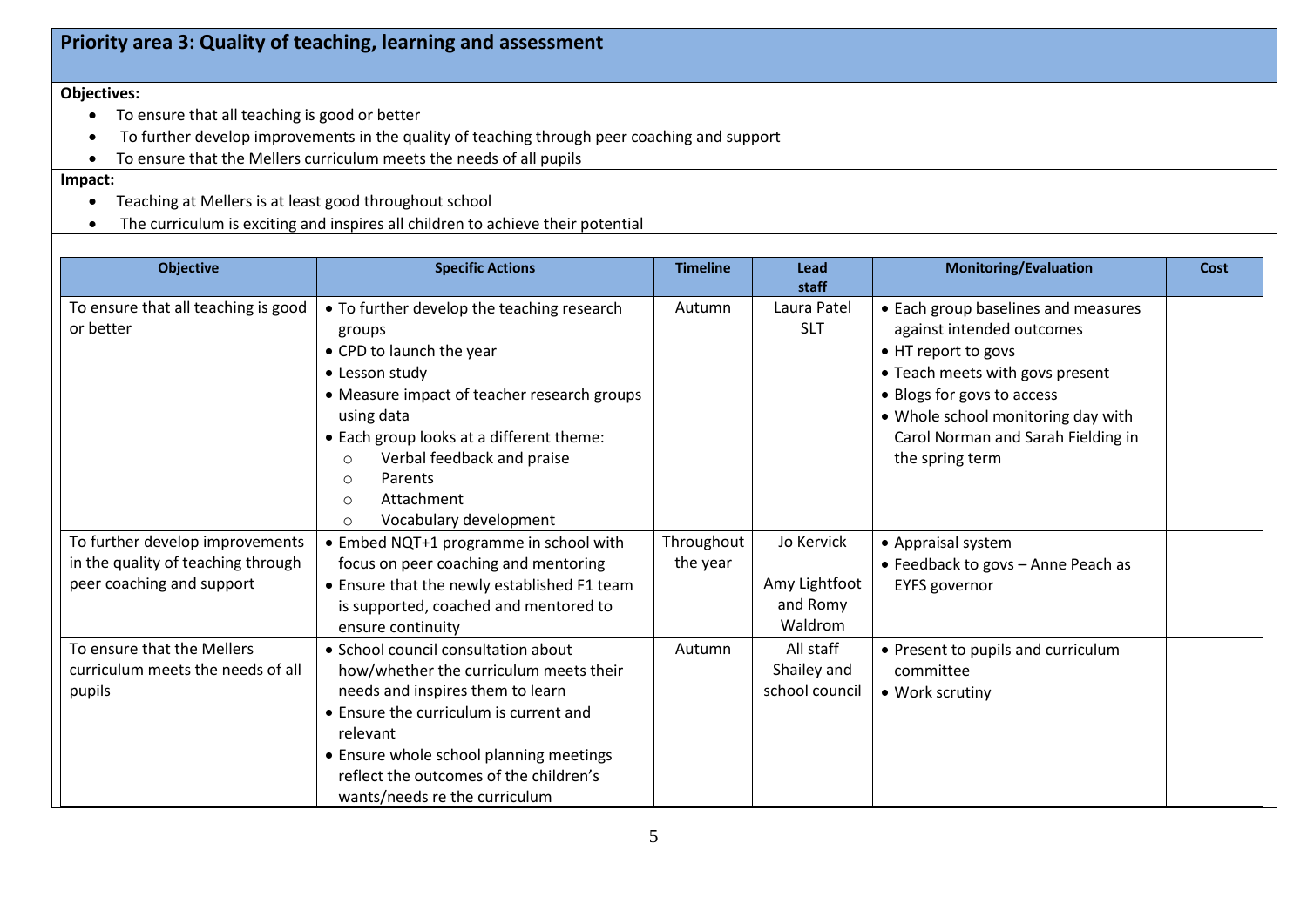| • Adjust long term plans if necessary     |  |  |
|-------------------------------------------|--|--|
| • Establish a middle leader post with     |  |  |
| responsibility for curriculum development |  |  |
| and assessment                            |  |  |

| Priority area 4: Outcomes for children and learners                                                |  |  |  |  |  |  |  |
|----------------------------------------------------------------------------------------------------|--|--|--|--|--|--|--|
|                                                                                                    |  |  |  |  |  |  |  |
| <b>Objectives:</b>                                                                                 |  |  |  |  |  |  |  |
| To further raise standards in English at KS1 and KS2, particularly spelling and reading            |  |  |  |  |  |  |  |
| To further raise standards in maths at KS1 and KS2, particularly fluency                           |  |  |  |  |  |  |  |
| To ensure that the outcomes of the peer review focusing on vulnerable pupils are further developed |  |  |  |  |  |  |  |
| Impact:                                                                                            |  |  |  |  |  |  |  |
| KS data shows improvements at all key stages                                                       |  |  |  |  |  |  |  |
| Vulnerable pupils' progress and attainment improves                                                |  |  |  |  |  |  |  |
| Pupil progress meetings are sharper and more focused with clear impact                             |  |  |  |  |  |  |  |
| Interventions are reviewed and amended to support pupil need                                       |  |  |  |  |  |  |  |

Safeguarding protocols support vulnerable pupils' progress

#### **Attainment predictions for 2017 and 2018:**

|         | <b>Key Stage</b>                                         | 2018 | Greater depth                                                                             | 2019 | Greater depth        |                     |                                                                 |      |
|---------|----------------------------------------------------------|------|-------------------------------------------------------------------------------------------|------|----------------------|---------------------|-----------------------------------------------------------------|------|
|         | F <sub>2</sub> GLD                                       | 70%  |                                                                                           |      |                      |                     |                                                                 |      |
|         | Y1 phonics                                               | 83%  |                                                                                           | 86%  |                      |                     |                                                                 |      |
|         | Y2 reading                                               | 70%  | 13%                                                                                       | 83%  | 15%                  |                     |                                                                 |      |
|         | Y2 writing                                               | 80%  | 7%                                                                                        | 80%  | 10%                  |                     |                                                                 |      |
|         | Y2 maths                                                 | 70%  | 10%                                                                                       | 86%  | 15%                  |                     |                                                                 |      |
|         | Y6 maths                                                 | 78%  | 7%                                                                                        | 86%  | 3%                   |                     |                                                                 |      |
|         | Y6 reading                                               | 70%  | 7%                                                                                        | 86%  | 3%                   |                     |                                                                 |      |
|         | Y6 writing                                               | 70%  | 0%                                                                                        | 80%  | 3%                   |                     |                                                                 |      |
|         | Y6 combined                                              | 70%  | 0%                                                                                        | 80%  | 0%                   |                     |                                                                 |      |
|         | <b>Objective</b>                                         |      | <b>Specific Actions</b>                                                                   |      | <b>Timeline</b>      | Lead<br>staff       | <b>Monitoring/Evaluation</b>                                    | Cost |
|         | To further raise standards in<br>English at KS1 and KS2, |      | • Review of spelling and reading fluency<br>teaching (as above)                           |      | Autumn<br>and spring | <b>Joy Buttress</b> | • Joint moderation with other schools<br>of writing and reading |      |
| reading | particularly spelling, writing and                       |      | • Amend appraisal targets to reflect the drive<br>towards more children achieving greater |      |                      |                     |                                                                 |      |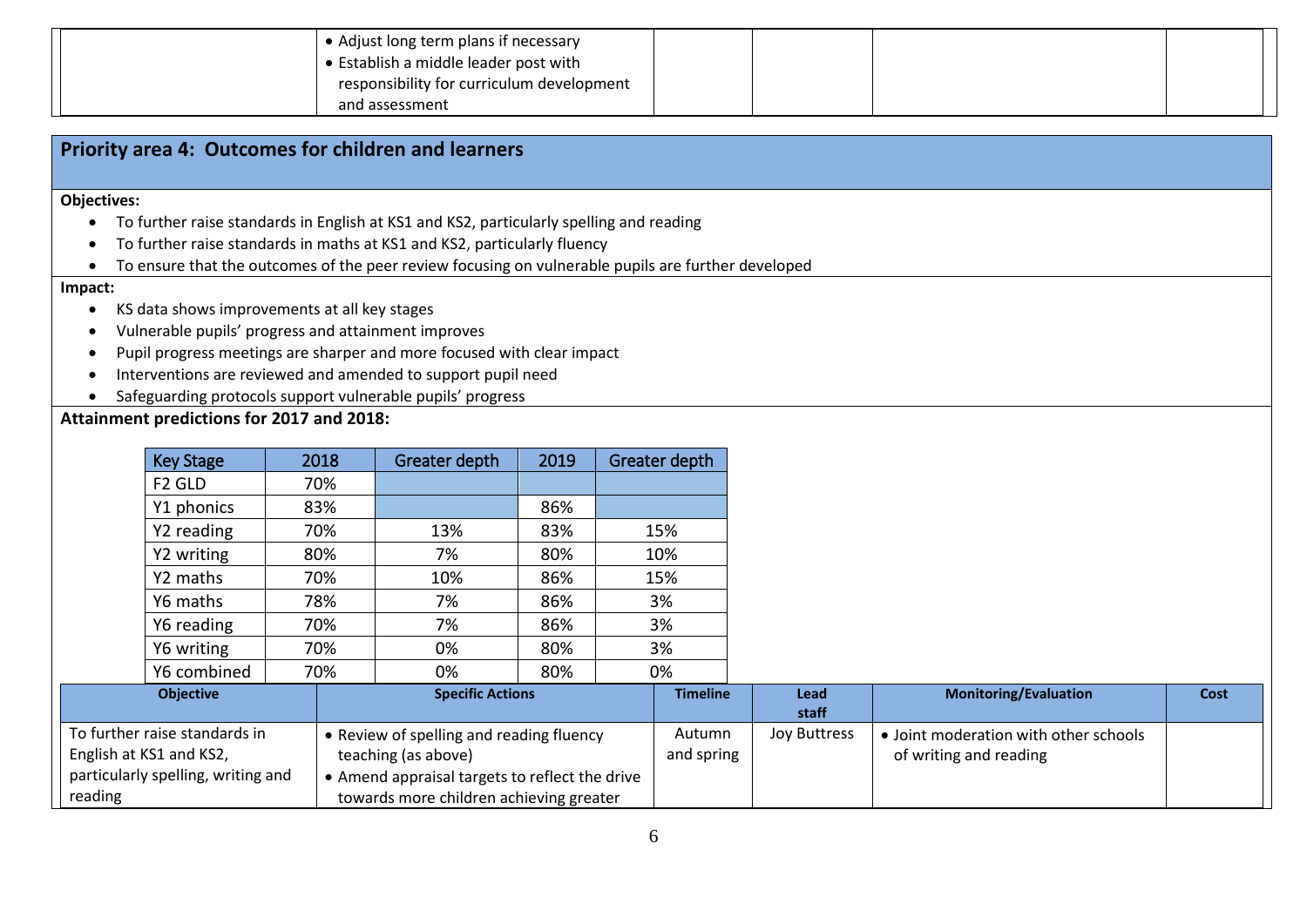|                                                                                                             | depth<br>• Changes to exciting writing – topic focus to<br>embed subject knowledge prior to writing<br>tasks (more topic led than writing led)<br>• Streamline success criteria so that they are<br>more age-related<br>• Tighten up marking of writing with a focus<br>on spelling                                                                                                                                     |                        |                                     |                                                                                                                                                                                                                                               |  |
|-------------------------------------------------------------------------------------------------------------|-------------------------------------------------------------------------------------------------------------------------------------------------------------------------------------------------------------------------------------------------------------------------------------------------------------------------------------------------------------------------------------------------------------------------|------------------------|-------------------------------------|-----------------------------------------------------------------------------------------------------------------------------------------------------------------------------------------------------------------------------------------------|--|
| To further raise standards in<br>maths at KS1 and KS2, particularly<br>fluency                              | • Amend appraisal targets to reflect the drive<br>towards more children achieving greater<br>depth<br>• More focussed assessment of pupils'<br>fluency in calculation                                                                                                                                                                                                                                                   | Autumn<br>and spring   | Lorna<br>Dermody                    | • Joint moderation with other schools<br>of maths                                                                                                                                                                                             |  |
| To ensure that the outcomes of<br>the peer review focusing on<br>vulnerable pupils are further<br>developed | • To ensure that vulnerable pupils make at<br>least expected or better progress in<br>reading, writing and maths<br>• Continue to use the revised pupil progress<br>format<br>• Agree criteria for who is vulnerable used at<br>pupil progress meetings<br>• Review and measure the impact of the<br>interventions overview sheet<br>• Ensure information about vulnerable pupils<br>continues to be shared effectively | Throughout<br>the year | Sarah Elliott<br>and Laura<br>Patel | • Pupil progress meetings and pupil<br>progress committee<br>• Lesley Lyon to attend pupil progress<br>committee to observe<br>• Data outcomes<br>• Final review with the peer review<br>team: Vincent, Natalie and Kate to<br>discuss impact |  |

## **Priority area 5: Early years' provision**

#### **Objectives:**

- To consolidate and embed recent improvements in Early Years to secure consistently outstanding provision and outcomes in EYFS
- To improve outdoor provision
- To further develop early SEND identification and support
- To ensure that the newly-expanded F1 team is embedded
- To develop a mastery approach to the teaching of maths in early years

#### **Impact:**

- Data at the end of F1 and F2 shows that pupils make accelerated progress from their low starting points
- All learning opportunities, outside and inside, give the pupils opportunities to engage in high quality learning